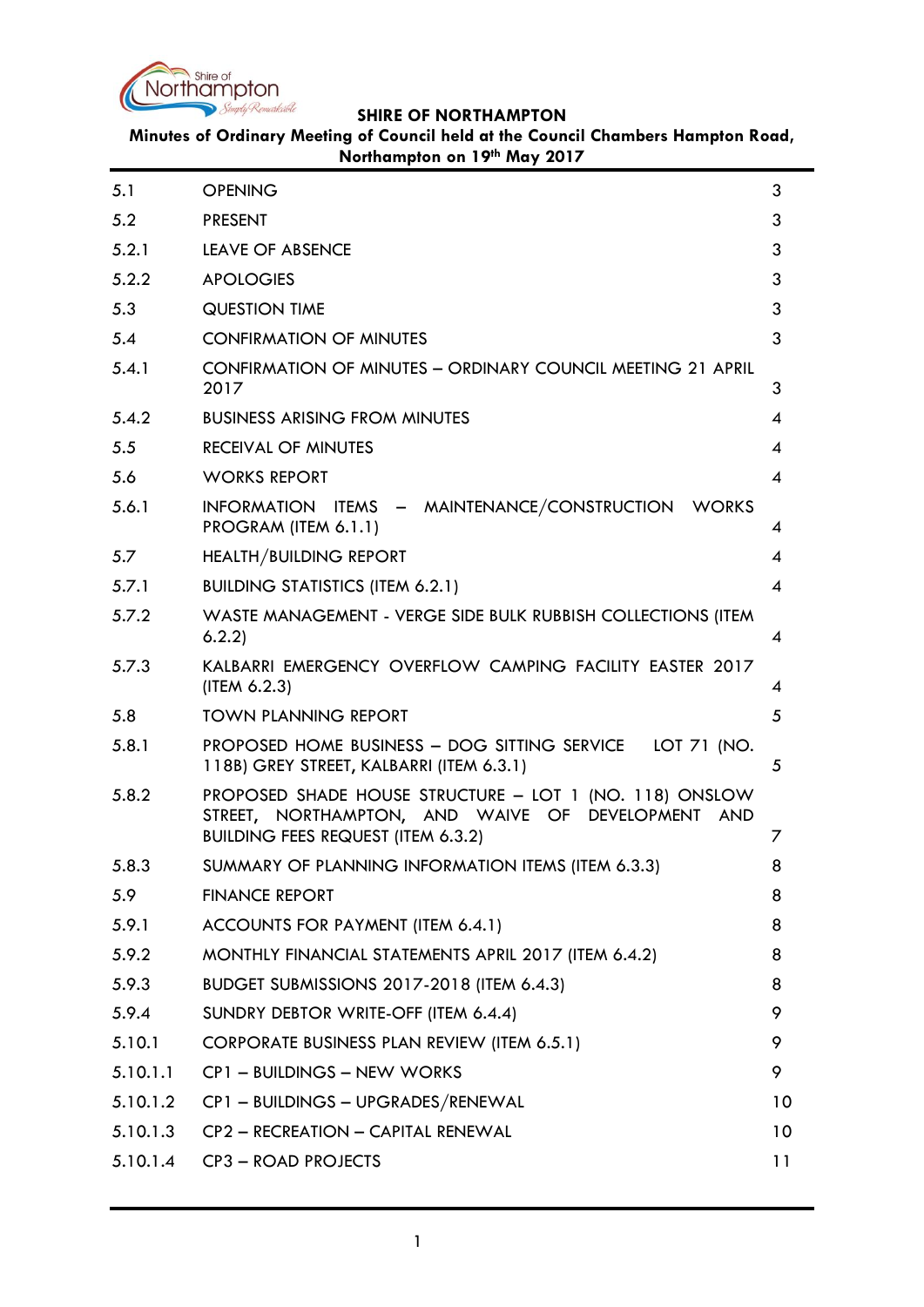

 $\overline{\phantom{a}}$ 

| Minutes of Ordinary Meeting of Council held at the Council Chambers Hampton Road,<br>Northampton on 19th May 2017 |                                                              |    |  |
|-------------------------------------------------------------------------------------------------------------------|--------------------------------------------------------------|----|--|
| 5.10.1.5                                                                                                          | <b>CP4 - FOOTPATH PROJECTS</b>                               | 12 |  |
| 5.10.1.6                                                                                                          | CP5 - PLANT REPLACEMENT PROGRAMME                            | 13 |  |
| 5.10.2                                                                                                            | LOCAL GOVERNMENT WEEK CONFERENCE 2017 (ITEM 6.5.2)           | 13 |  |
| 5.10.3                                                                                                            | REQUEST FOR RATES EXEMPTION (ITEM 6.5.3)                     | 13 |  |
| 5.10.4                                                                                                            | COUNCIL CHAMBER CHAIRS REPLACEMENT (ITEM 6.5.4)              | 14 |  |
| 5.10.5                                                                                                            | MIDWEST ROAD OF REGIONAL SIGNIFICANCE REQUEST (ITEM 6.5.5)   | 14 |  |
| 5.10.6                                                                                                            | WORKS STAFF COLLECTIVE EMPLOYMENT AGREEMENT (ITEM 6.5.6)     | 14 |  |
| 5.10.7                                                                                                            | FENCE MURAL - SHAWNY'S COUNTRY KITCHEN (ITEM 6.5.7)          | 15 |  |
| 5.10.8                                                                                                            | PURCHASE OF LAND - BINNU WEST ROAD RE-ALIGNMENT (ITEM 6.5.8) | 16 |  |
| 5.11                                                                                                              | SHIRE PRESIDENT'S REPORT                                     | 16 |  |
| 5.12                                                                                                              | <b>DEPUTY SHIRE PRESIDENT'S REPORT</b>                       | 16 |  |
| 5.13                                                                                                              | <b>COUNCILLORS' REPORTS</b>                                  | 16 |  |
| 5.13.1                                                                                                            | <b>CR PIKE</b>                                               | 16 |  |
| 5.13.2                                                                                                            | <b>CR KRAKOUER</b>                                           | 16 |  |
| 5.14                                                                                                              | <b>INFORMATION BULLETIN</b>                                  | 17 |  |
| 5.15                                                                                                              | <b>NEW ITEMS OF BUSINESS</b>                                 | 17 |  |
| 5.16                                                                                                              | <b>NEXT MEETING OF COUNCIL</b>                               | 17 |  |
| 5.17                                                                                                              | <b>CLOSURE</b>                                               | 17 |  |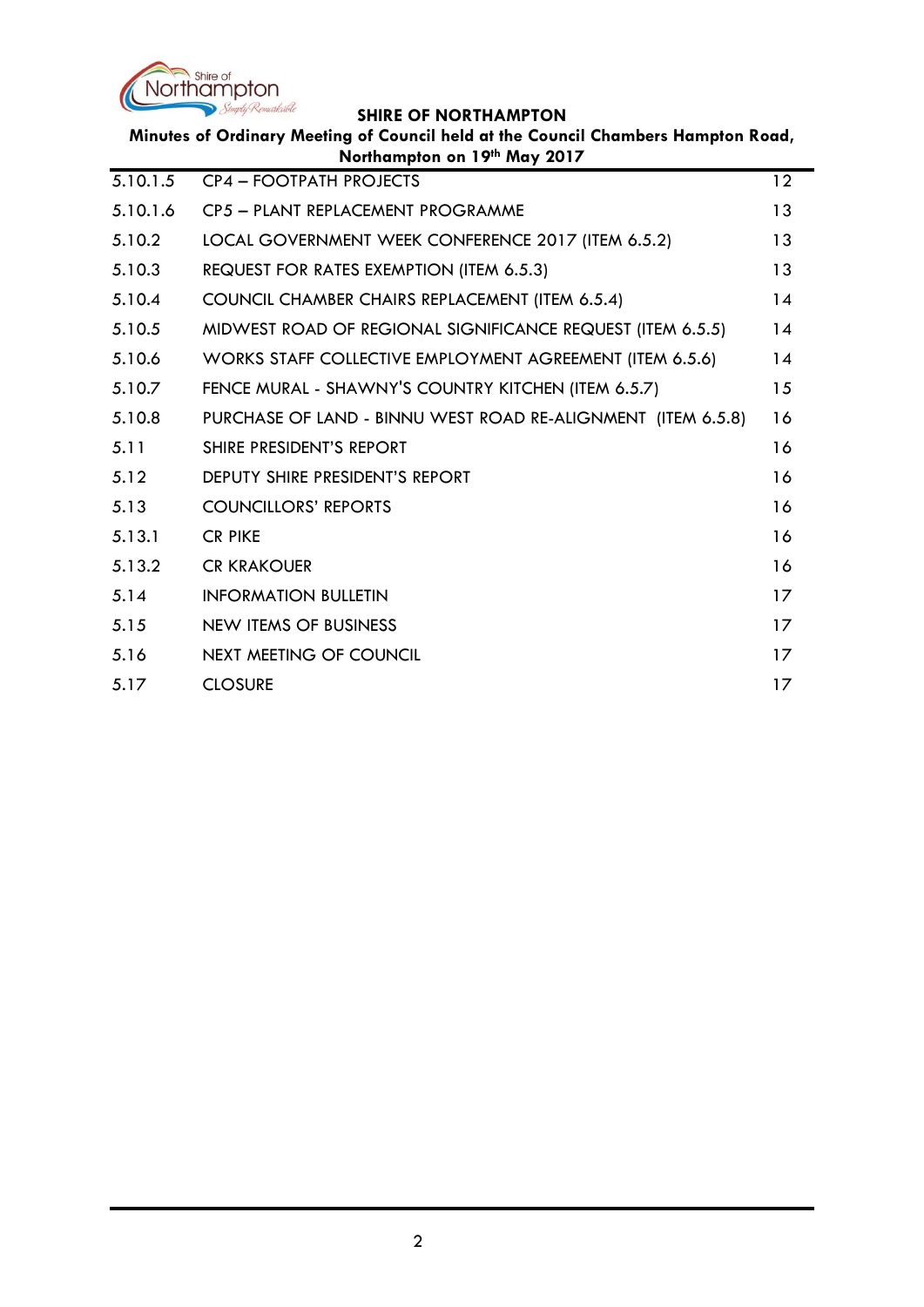

**Minutes of Ordinary Meeting of Council held at the Council Chambers Hampton Road, Northampton on 19th May 2017**

#### <span id="page-2-0"></span>**5.1 OPENING**

The President thanked all Councillors, staff and members of the gallery present for their attendance and declared the meeting open at 1.00pm.

#### <span id="page-2-1"></span>**5.2 PRESENT**

| Cr C Simkin                | President                          | Northampton Ward |
|----------------------------|------------------------------------|------------------|
| Cr M Scott                 | Deputy President                   | Kalbarri Ward    |
| Cr S Stock-Standen         |                                    | Northampton Ward |
| Cr T Carson                |                                    | Northampton Ward |
| Cr D Stanich               |                                    | Northampton Ward |
| Cr R Suckling              |                                    | Northampton Ward |
| Cr D Pike                  |                                    | Kalbarri Ward    |
| Cr S Krakouer              |                                    | Kalbarri Ward    |
| Mr Garry Keeffe            | <b>Chief Executive Officer</b>     |                  |
| Mr Grant Middleton         | Deputy Chief Executive Officer     |                  |
| Mr Glenn Bangay            | <b>Principal Building Surveyor</b> |                  |
| Mr Neil Broadhurst         | <b>Manager of Works</b>            |                  |
| <b>Mrs Hayley Williams</b> | <b>Principal Planner</b>           |                  |

#### <span id="page-2-2"></span>5.2.1 LEAVE OF ABSENCE

Nil

#### <span id="page-2-3"></span>5.2.2 APOLOGIES

Nil

#### <span id="page-2-4"></span>**5.3 QUESTION TIME**

Nil

# <span id="page-2-6"></span><span id="page-2-5"></span>**5.4 CONFIRMATION OF MINUTES**

5.4.1 CONFIRMATION OF MINUTES – ORDINARY COUNCIL MEETING 21 APRIL 2017

Moved Cr SUCKLING, seconded Cr KRAKOUER

That the minutes of the Ordinary Meeting of Council held on the 21st April 2017 be confirmed as a true and correct record.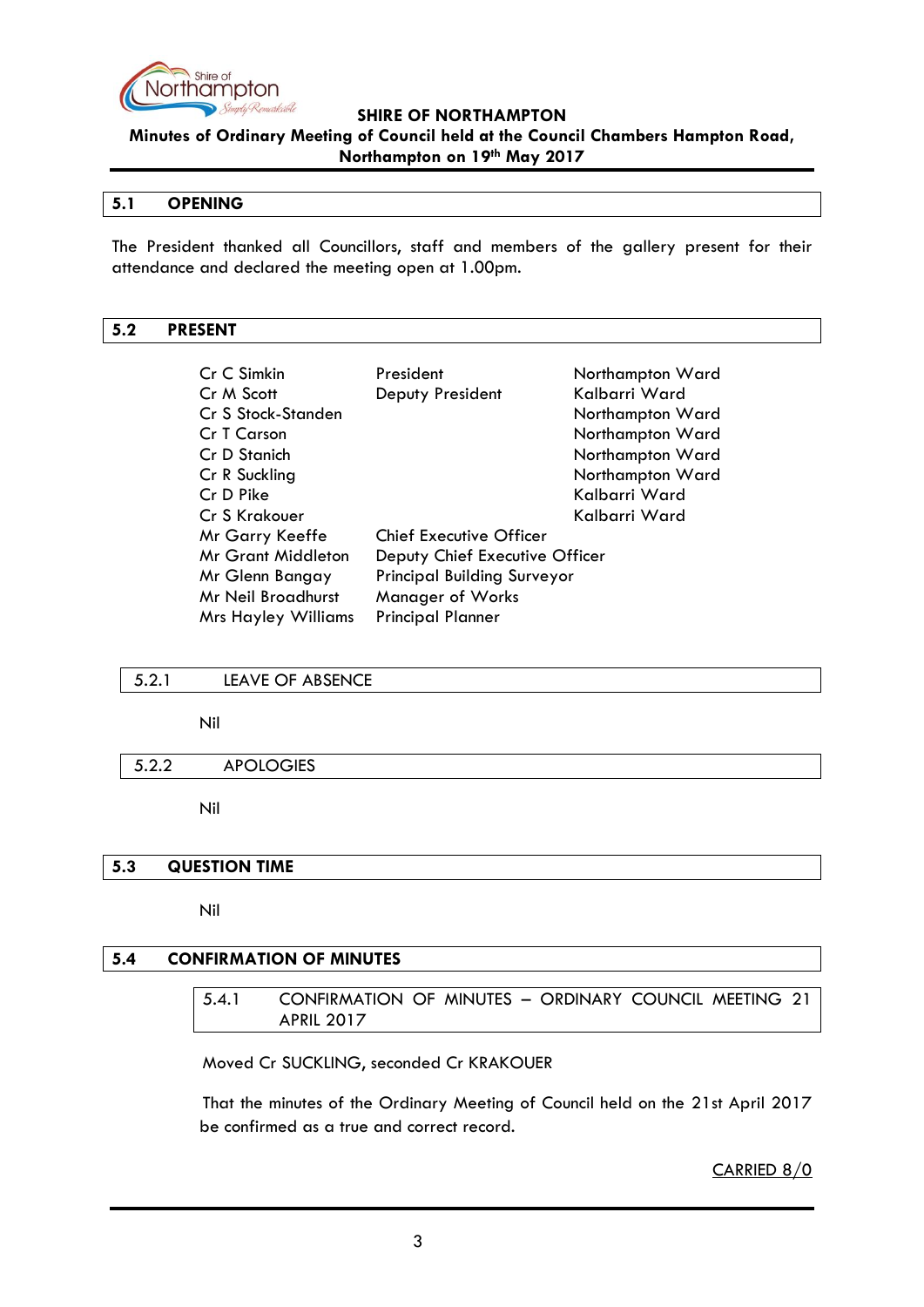

<span id="page-3-0"></span>**Minutes of Ordinary Meeting of Council held at the Council Chambers Hampton Road, Northampton on 19th May 2017**

5.4.2 BUSINESS ARISING FROM MINUTES

Nil

### <span id="page-3-1"></span>**5.5 RECEIVAL OF MINUTES**

Nil

## <span id="page-3-3"></span><span id="page-3-2"></span>**5.6 WORKS REPORT**

5.6.1 INFORMATION ITEMS – MAINTENANCE/CONSTRUCTION WORKS PROGRAM (ITEM 6.1.1)

Noted

Mr Neil Broadhurst departed the meeting at 1.21pm.

## <span id="page-3-5"></span><span id="page-3-4"></span>**5.7 HEALTH/BUILDING REPORT**

5.7.1 BUILDING STATISTICS (ITEM 6.2.1)

Noted

<span id="page-3-6"></span>5.7.2 WASTE MANAGEMENT - VERGE SIDE BULK RUBBISH COLLECTIONS (ITEM 6.2.2)

Moved Cr CARSON, seconded Cr KRAKOUER

That Council advises Mr Smith that it will not be re-introducing kerbside collections as requested due to the significant costs that are incurred by the Council for the collection service.

CARRIED 8/0

<span id="page-3-7"></span>5.7.3 KALBARRI EMERGENCY OVERFLOW CAMPING FACILITY EASTER 2017 (ITEM 6.2.3)

**Noted**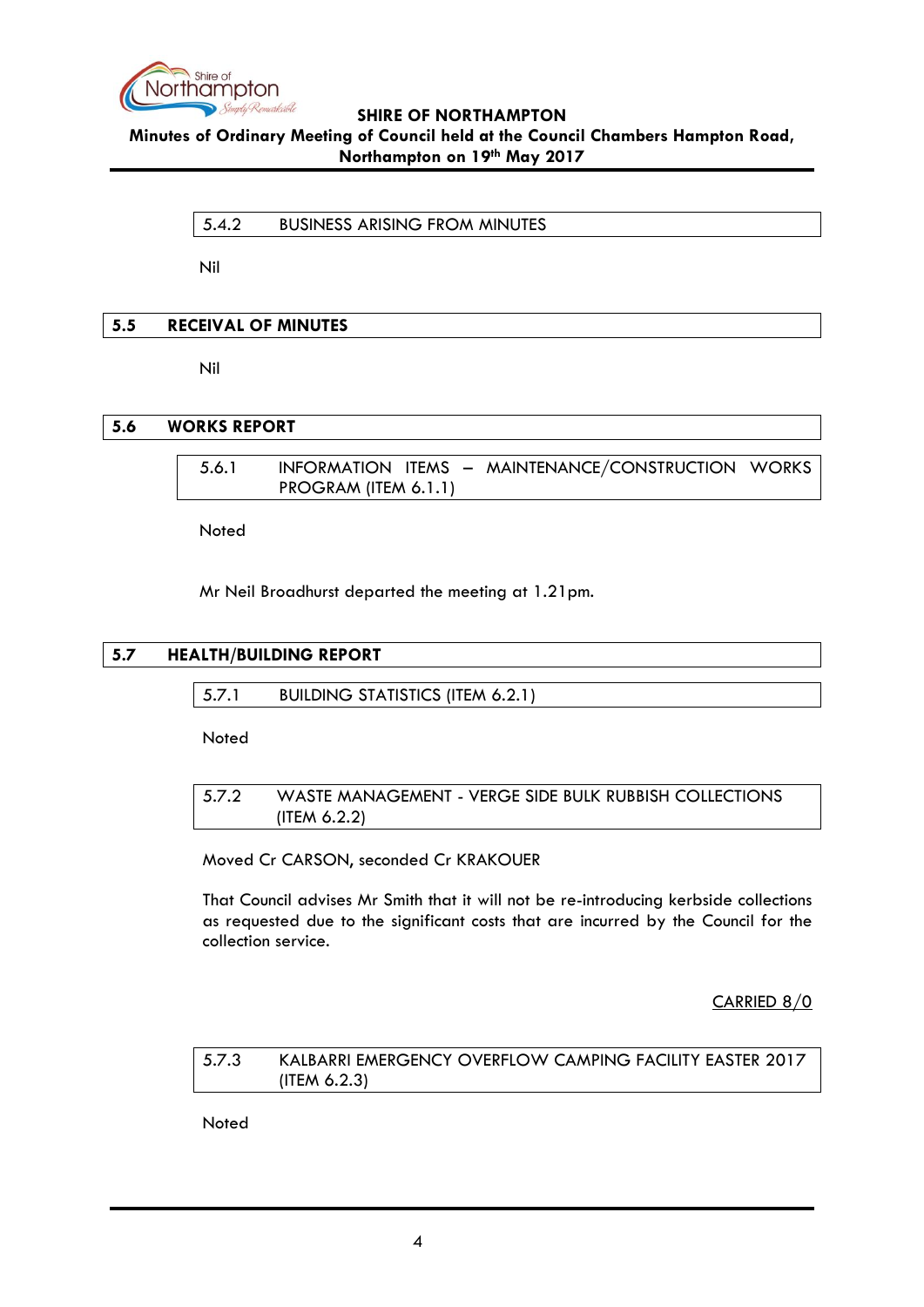

### **Minutes of Ordinary Meeting of Council held at the Council Chambers Hampton Road, Northampton on 19th May 2017**

## <span id="page-4-1"></span><span id="page-4-0"></span>**5.8 TOWN PLANNING REPORT**

5.8.1 PROPOSED HOME BUSINESS – DOG SITTING SERVICE LOT 71 (NO. 118B) GREY STREET, KALBARRI (ITEM 6.3.1)

Moved Cr SUCKLING, seconded Cr STOCK-STANDEN

That Council:

- 1. Grant Development Approval for a Home Business Dog-Sitting Service for a trial period of six (6) months, subject to compliance with the following conditions:
- (a) Development shall be in accordance with the attached approved plan(s) dated 19 May 2017 and subject to any modifications required as a consequence of any condition(s) of this approval. The endorsed plans shall not be modified or altered without the prior written approval of the Local Government;
- (b) Any additions to or change of use of any part of the building or land (not the subject of this consent/approval) requires further application and planning approval for that use/addition;
- (c) This approval is issued only to Andrea White (the specific occupier) for Lot 71 (No. 118B) Grey Street, Kalbarri (the particular parcel of land) and is NOT transferable to any other person or to any other land parcel. Should there be a change of the occupier on the land in respect of which this development approval is issued this approval shall no longer be valid;
- (d) The Applicant shall notify the Local Government the start date of the Home Business, and the trial period of six (6) months shall commence as at that date;
- (e) The area for the Home Business shall not exceed and shall be limited to those areas as shown on the attached approved plans dated 19 May 2017;
- (f) The employment of any person not resident on site is not permitted;
- (g) The Home Business shall not involve the retail sale, display or hire of goods of any nature;
- (h) The Home Business hours shall be limited to the following:

- Monday to Saturday: 8:00am to 5:00pm; and

- Sundays and Public Holidays: 9:00am to 4:00pm;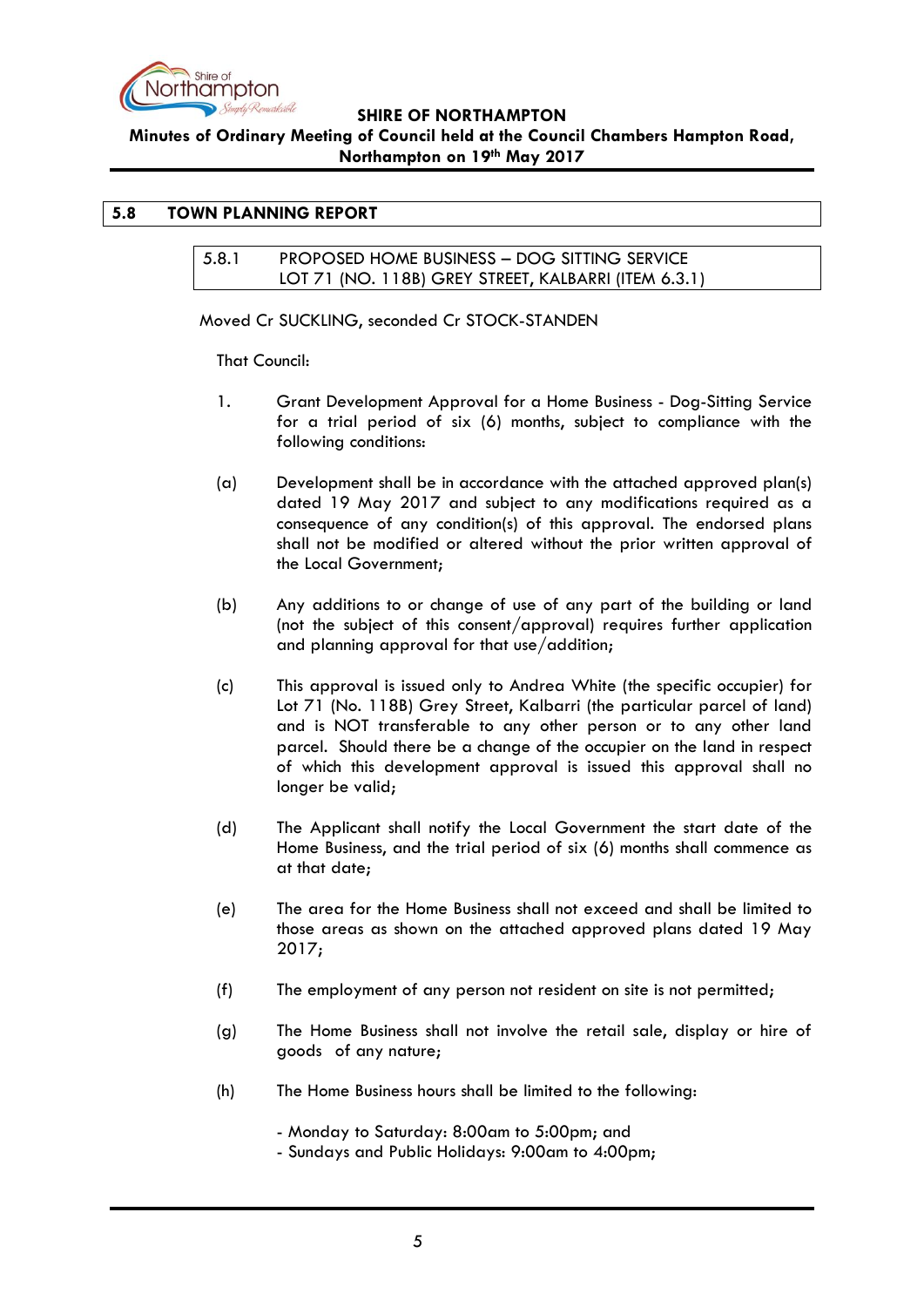

**Minutes of Ordinary Meeting of Council held at the Council Chambers Hampton Road, Northampton on 19th May 2017**

- (i) This Approval is not for the purposes of providing an overnight dogsitting service and the Applicant shall not provide such a service without further application, and the written approval of the Local Government;
- (j) The Applicant shall maintain supervision of visiting dogs at all times;
- (k) The Applicant shall provide a revised Noise Management Plan that details the specific management actions for a variety of noise scenarios (addressing volume, pitch and/or length of continuous noise/distress of the dog) prior to the commencement of the Home Business, to the approval of the Local Government;
- (l) Noise emissions from the Home Business shall at all times comply with the revised Noise Management Plan provided. Should any dog(s)' noise or behaviour not be able to be controlled by methods outlined in the Noise Management Plan, the Applicant is to immediately notify dog owners to collect the dog(s), and the incident is to be reported in writing within seven (7) days to the Local Government;
- (m) The Applicant is to implement and maintain reporting mechanisms for any dog noise or behaviour complaints, and a copy of any complaints received are to be provided to the Local Government in writing within seven (7) days for its information and records, with a response in relation to the incident to also be provided by the Applicant to the Local Government;
- (n) Any proposed signage for the Home Business is subject to further application to the Local Government;
- (o) The operator is responsible to ensure that no parking of vehicles associated with the Home Business occurs within a public carriageway, including the road verge;
- (p) The Applicant is responsible for ensuring that the premise is adequately fenced and gated, and that these fences and gates are maintained in good order and condition so as to effectively confine any dogs kept upon the premises. Should any dog(s) escape the premise, the Applicant shall report the incident to the Local Government in writing within seven (7) days, and a response as to how the incident occurred also be provided by the Applicant to the Local Government; and
- (q) This approval is for the keeping of no more than three dogs at any one time on-site, including the Applicant's own dog(s).
- 2. Direct staff to complete a further Planning Assessment of the Home Business to be undertaken at the expiration of the six (6) month trial period (as determined with regard to the date supplied at Condition 1 (d)), for further consideration of an extension of the approval to a twelve (12) month period; and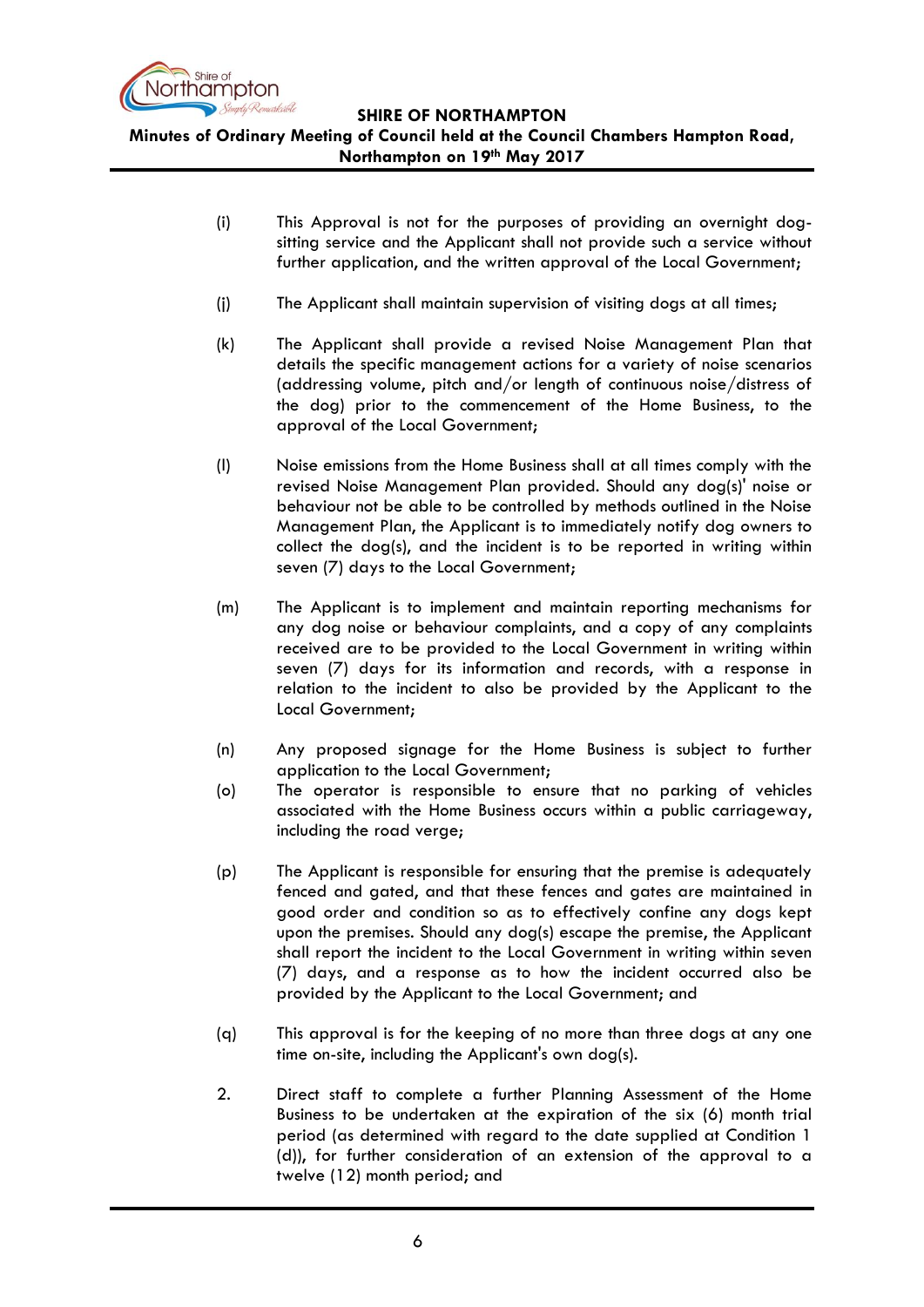

#### **Minutes of Ordinary Meeting of Council held at the Council Chambers Hampton Road, Northampton on 19th May 2017**

3. Request Shire staff to issue an exemption to allow the keeping of up to three (3) dogs upon Lot 71 Grey St, Kalbarri, in accordance with Section 26(3) of the Dog Act 1976, with the exemption being subject to Planning Approvals being maintained, and with the exemption becoming void should the Applicant allow the Home Business Planning Approval to lapse.

#### Notes:

- 1. If the development/land use, the subject of this approval, is not substantially commenced within a period of two years after the date of determination, the approval shall lapse and be of no further effect.
- 2. Where an approval has so lapsed, no development/land use shall be carried out without the further approval of the Local Government having first been sought and obtained.
- 3. The Applicant is advised that it is their responsibility to seek and obtain any additional approvals that may be required from other governmental agencies under separate legislation for the purposes of conducting the business.
- 4. The applicant is advised to familiarise themselves with the provisions of the Dog Act 1976 and the Shire of Northampton's Dog Local Laws, and any subsequent legislation/laws that may be relevant to the approved use.
- 5. If an applicant is aggrieved by this determination there is a right (pursuant to the Planning and Development Act 2005) to have the decision reviewed by the State Administrative Tribunal. Such application must be lodged within 28 days from the date of determination.

CARRIED 5/3

<span id="page-6-0"></span>5.8.2 PROPOSED SHADE HOUSE STRUCTURE – LOT 1 (NO. 118) ONSLOW STREET, NORTHAMPTON, AND WAIVE OF DEVELOPMENT AND BUILDING FEES REQUEST (ITEM 6.3.2)

Moved Cr SCOTT, seconded Cr CARSON

That Council defer Item 5.8.2 and grant delegated authority to the Chief Executive Officer to approve the location of the shade house structure when discussions have occurred between all parties to clarify the location of the proposed men's shed on the lot.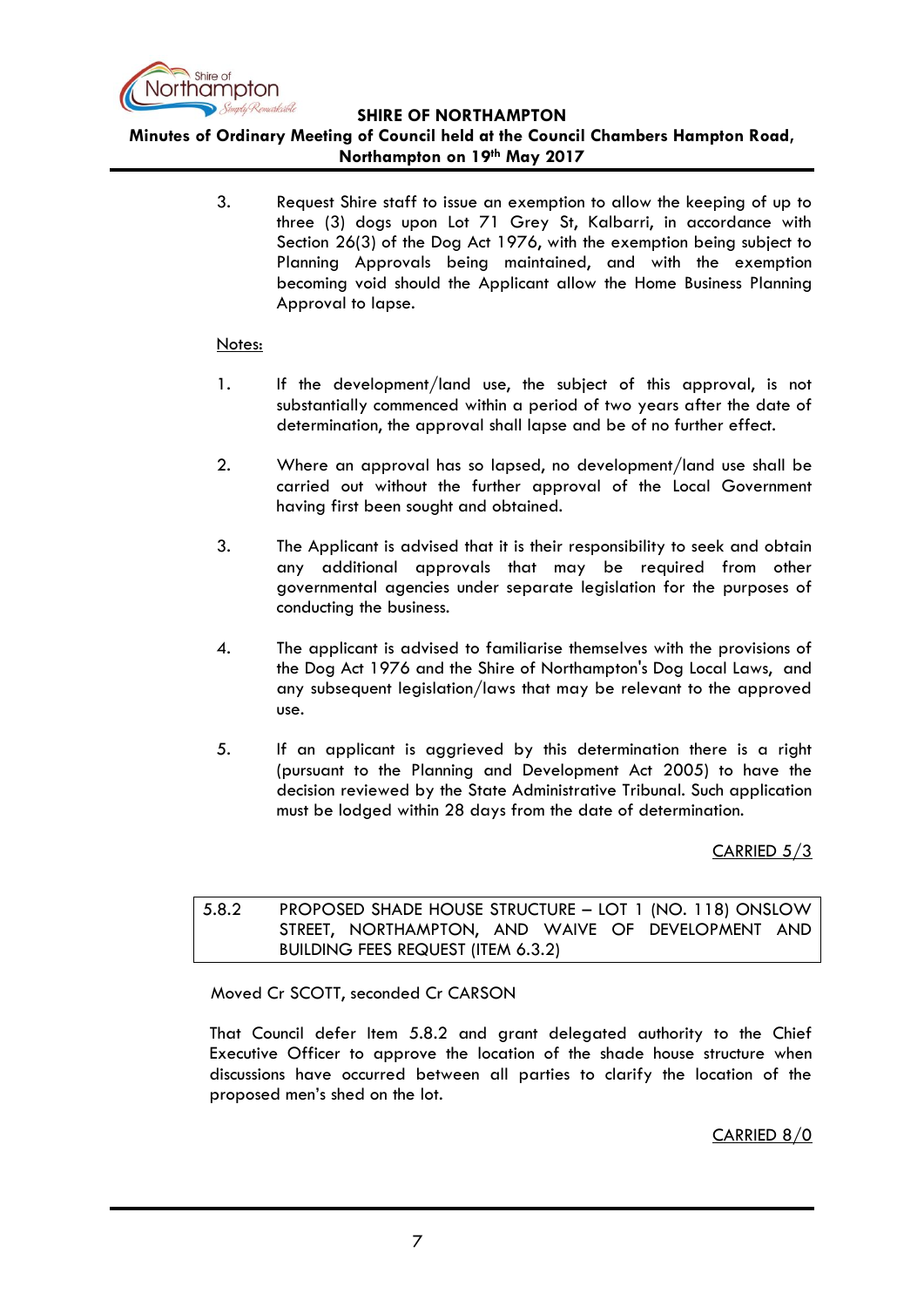

<span id="page-7-0"></span>**Minutes of Ordinary Meeting of Council held at the Council Chambers Hampton Road, Northampton on 19th May 2017**

5.8.3 SUMMARY OF PLANNING INFORMATION ITEMS (ITEM 6.3.3)

Noted

## <span id="page-7-2"></span><span id="page-7-1"></span>**5.9 FINANCE REPORT**

### 5.9.1 ACCOUNTS FOR PAYMENT (ITEM 6.4.1)

Moved Cr SCOTT, seconded Cr STANICH

That Municipal Fund Cheques 21180 to 21200 inclusive totalling \$25,941.06, Municipal EFT payments numbered EFT16304 to EFT16417 inclusive totalling \$985,077.81, Trust Fund Cheques 2202 to 2205, totalling \$2,092.18, Direct Debit payments numbered GJ1007 to GJ1014 inclusive totalling \$231,917.89 be passed for payment and the items therein be declared authorised expenditure.

### CARRIED BY AN ABSOLUTE MAJORITY 8/0

### <span id="page-7-3"></span>5.9.2 MONTHLY FINANCIAL STATEMENTS APRIL 2017 (ITEM 6.4.2)

Moved Cr CARSON, seconded Cr SIMKIN

That Council adopts the Monthly Financial Report for the period ending 30th April 2017.

CARRIED 8/0

#### <span id="page-7-4"></span>5.9.3 BUDGET SUBMISSIONS 2017-2018 (ITEM 6.4.3)

Moved Cr SCOTT, seconded Cr STANICH

- 1. That Council list the following for further consideration within the draft 2017/18 Budget:
	- Gwalla Cemetery \$10,000 to repair Dr Horrocks' tomb and the stone wall.
	- Northampton Community Centre Playground \$26,000 to replace damaged soft-fall.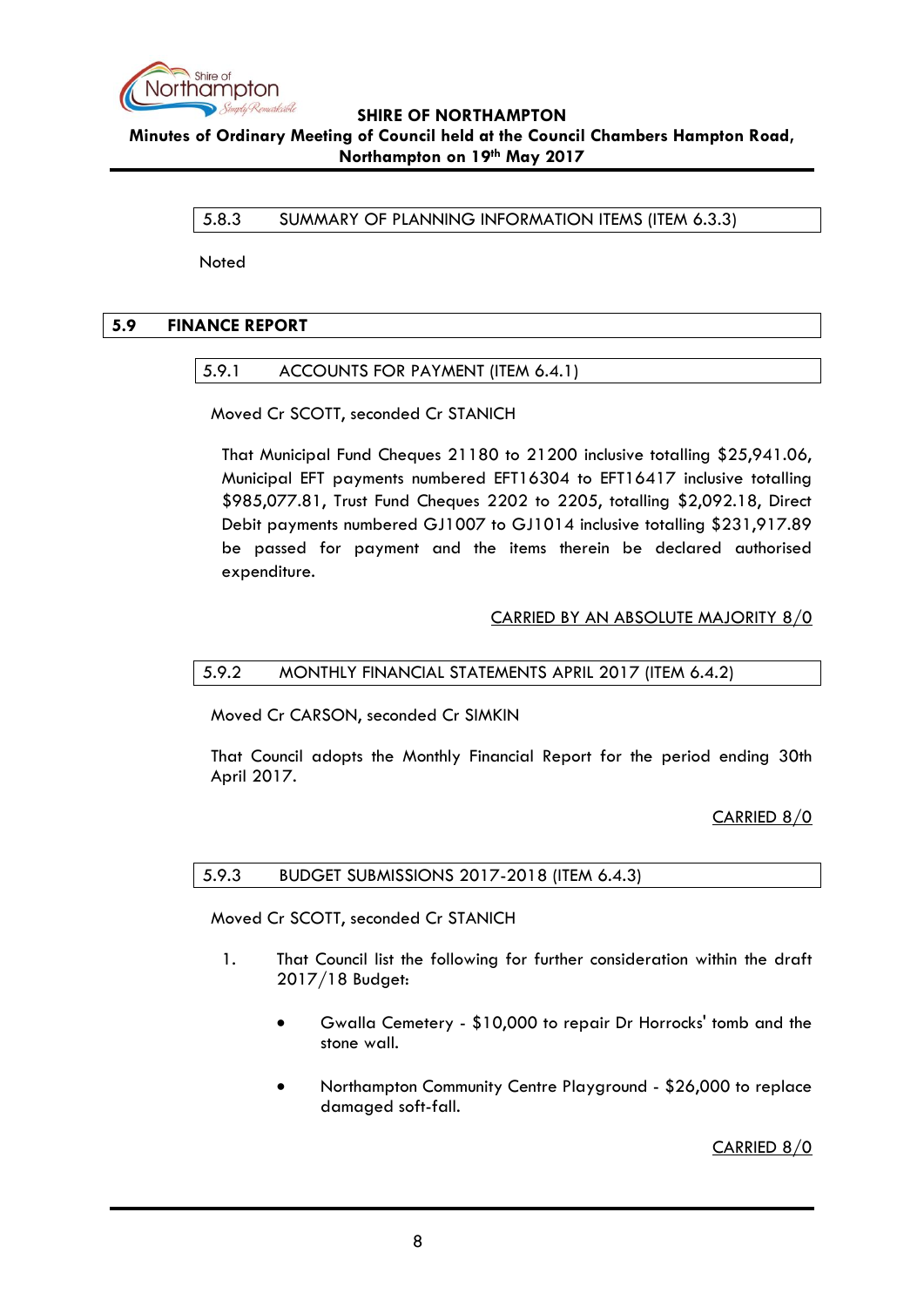

#### <span id="page-8-0"></span>**SHIRE OF NORTHAMPTON Minutes of Ordinary Meeting of Council held at the Council Chambers Hampton Road, Northampton on 19th May 2017**

#### 5.9.4 SUNDRY DEBTOR WRITE-OFF (ITEM 6.4.4)

Moved Cr STANICH, seconded Cr SUCKLING

That Council write off the following outstanding accounts totalling \$447.70 in accordance with Section 6.12 of the Local Government Act as the debt is deemed un-recoverable.

| DREM01             | REM 95 Pty Ltd | \$242.00 |
|--------------------|----------------|----------|
| DHUN <sub>02</sub> | Scott Hunter   | \$205.70 |

#### CARRIED BY AN ABSOLUTE MAJORITY 8/0

#### <span id="page-8-1"></span>**5.10 ADMINISTRATION & CORPORATE REPORT**

Mr Neil Broadhurst entered the meeting at 1.55pm.

#### 5.10.1 CORPORATE BUSINESS PLAN REVIEW (ITEM 6.5.1)

Council reviewed the documentation forming the Corporate Business Plan.

#### <span id="page-8-2"></span>5.10.1.1 CP1 – BUILDINGS – NEW WORKS

Moved Cr SIMKIN, seconded Cr STANICH

That the following changes to the asset management plan be approved:

- 1. Projects for 2017/18 to remain unchanged.
- 2. That the construction of ablutions at Blue Holes to the value of \$90,000 be listed in 2018/19.
- 3. That the construction of ablutions at Jakes Point to the value of \$90,000 be deferred until 2019/20.
- 4. That the provision to relocate the Northampton Bowling Club to the value of \$2.0 million in 2020/21 be deleted and replaced with a provision for the installation of a synthetic bowling green at their existing premises to the value of \$300,000.
- 5. That the provision of \$1.0 million for the Kalbarri Community Centre in 2020/21 be deleted.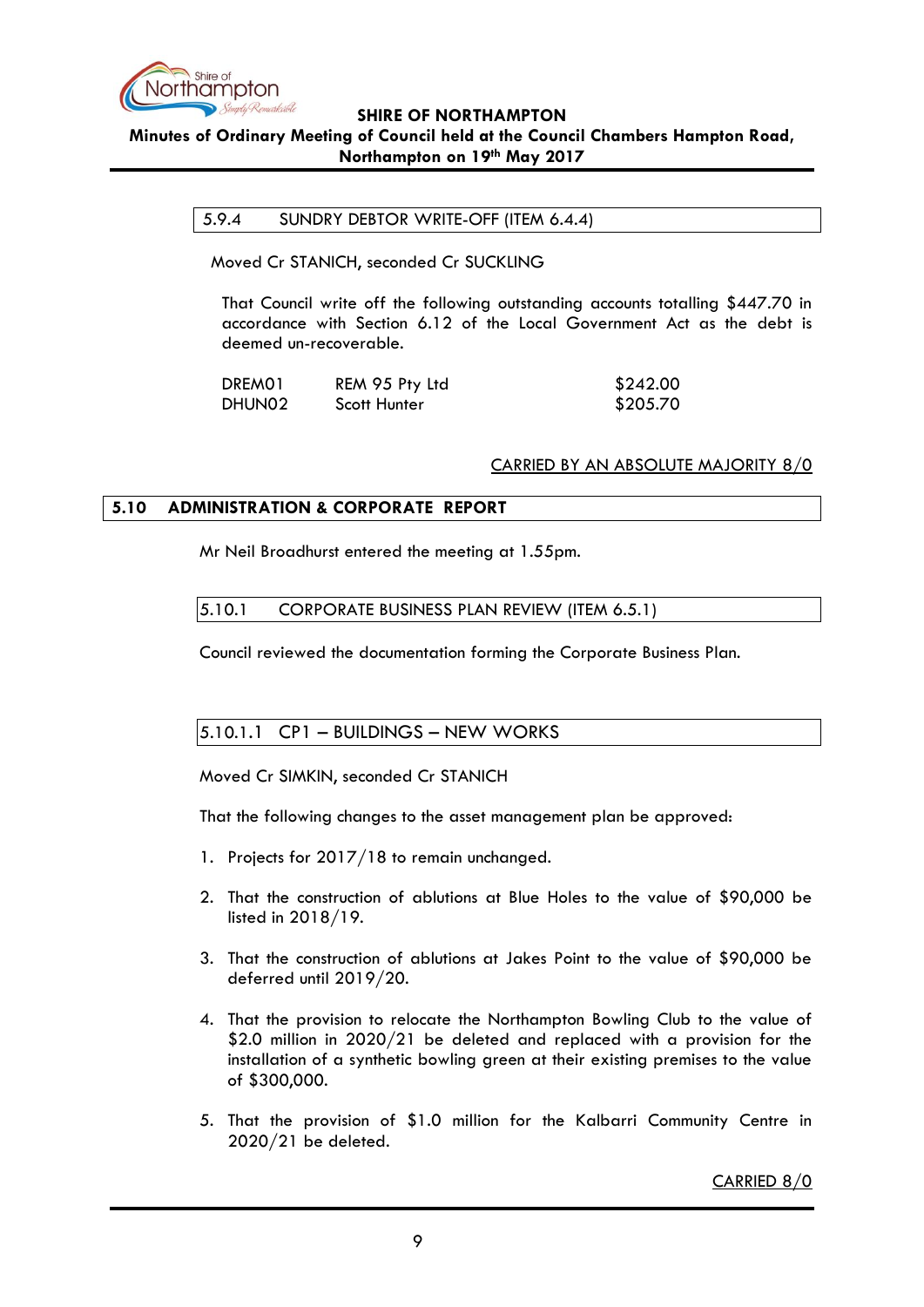

# <span id="page-9-0"></span>**Minutes of Ordinary Meeting of Council held at the Council Chambers Hampton Road, Northampton on 19th May 2017**

5.10.1.2 CP1 – BUILDINGS – UPGRADES/RENEWAL

Moved Cr CARSON, seconded Cr SCOTT

That the following changes to the asset management plan be approved:

- 1. That the provision of the replacement of Jetty toilets (Kalbarri) to the value of \$90,000 be deferred to 2021/22.
- 2. A provision of \$35,000 for the repair of jail walls at the Lynton Heritage Site be included for consideration in 2017/18.

CARRIED 8/0

# <span id="page-9-1"></span>5.10.1.3 CP2 – RECREATION – CAPITAL RENEWAL

Moved Cr SUCKLING, seconded Cr KRAKOUER

That the following changes to the asset management plan be approved:

1. For 2017/18 Kalbarri foreshore redevelopment be amended for stage 1 to be the construction of the nature playground to the value of \$255,000.

2. The following projects be included in 2017/18:

- Shelter at Horrocks central playground \$33,000
- Replace four water storage tanks (Wannernooka) \$80,000

3. For 2019/20 Kalbarri foreshore redevelopment plan be amended for stage 2 to be installation of shelters and associated table/seating infrastructure to the value of \$278,200.

4. That a provision for a shelter over the playground at the Horrocks Community Centre to the value of \$23,000 be listed in 2019/20.

5. That a provision for shelters and seating for the southern car parking areas in Horrocks to the value of \$11,000 be listed in 2020/21.

6. For 2020/21 Kalbarri foreshore redevelopment plan be amended for stage 3 to be installation of dual use pathway, lighting and refuse bins to the value of \$420,000.

7. That a provision for steps from the Horrocks Community Centre to the oval to provide access to the value of \$7,500 be listed in 2020/21.

8. For the 2022/23 year, the provision of \$20,000 for the fence at the Northampton oval be deleted as these works will be completed in 2017/18.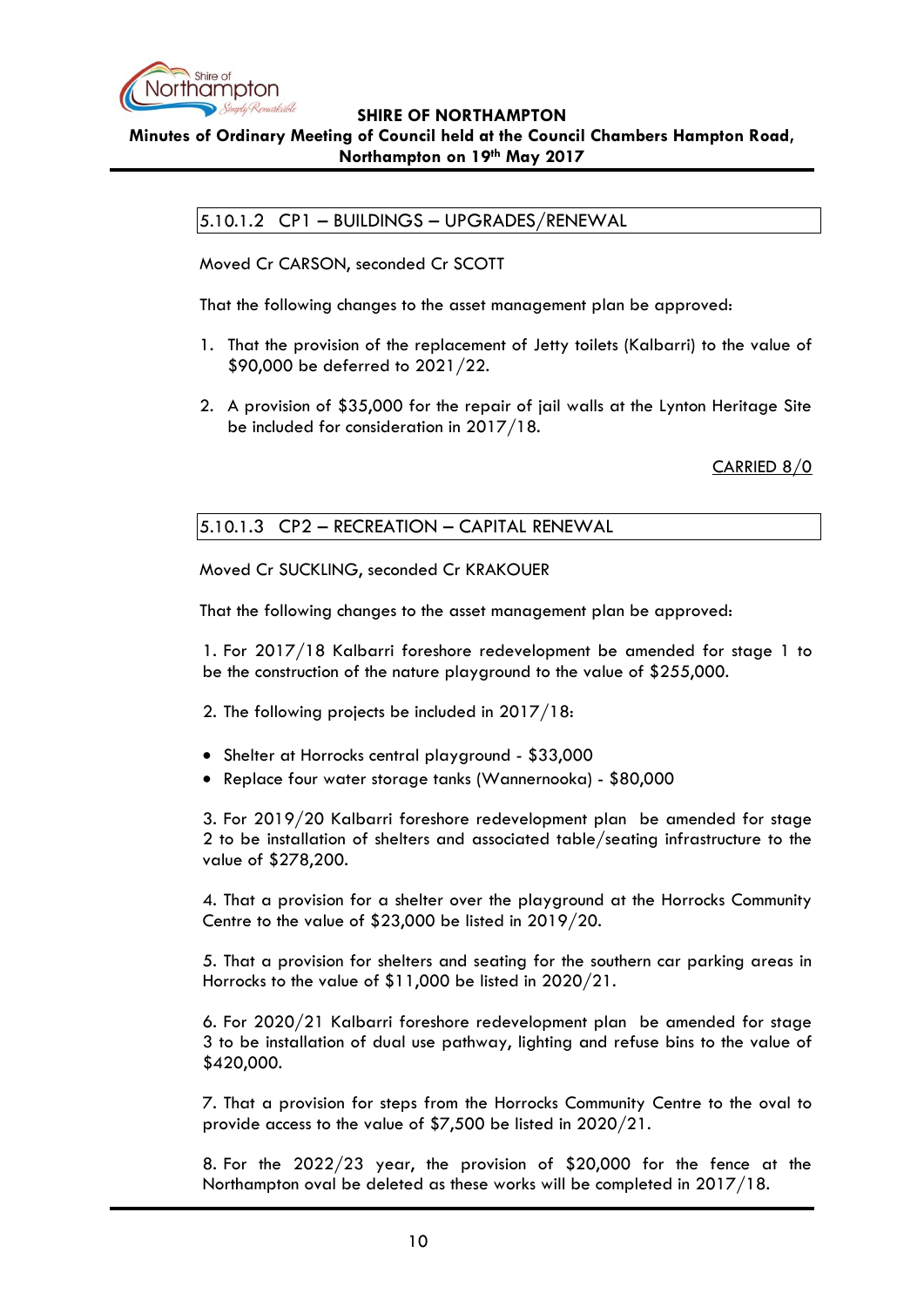

## **Minutes of Ordinary Meeting of Council held at the Council Chambers Hampton Road, Northampton on 19th May 2017**

9. For 2022/23 year, the provision of \$200,000 for a synthetic green at the Kalbarri Bowling Club be deleted as the club was able to secure funding and the works will be completed in 2016/17.

CARRIED 8/0

# <span id="page-10-0"></span>5.10.1.4 CP3 – ROAD PROJECTS

Moved Cr KRAKOUER, seconded Cr STOCK-STANDEN

That the following changes to the asset management plan be approved:

- 1. That deferment of projects made within the asset plan as highlighted in the report be approved.
- 2. That a provision of \$30,000 for the bitumen sealing of Lauder Street to the Binnu School (Binnu) be listed for 2018/19.
- 3. The construction of the Binnu West Road/Chilimony Road re-alignment to the value of \$418,000 be listed for consideration in 2021/22.
- 4. The re-construction and bitumen sealing of 230m of Fifth Avenue, Northampton to the value of \$44,000 be listed for consideration in 2019/20.
- 5. The re-construction and bitumen sealing of 210m of Bateman Street, Northampton to the value of \$42,000 be listed for consideration in 2018/19.
- 6. That the construction and bitumen seal of a car park at the Kalbarri Sport and Recreation Centre to the value of \$180,000 be listed for consideration in 2017/18.
- 7. That the re-construction and asphalt seal of the car park at the Lions Park, Northampton to the value of \$102,000 be listed for consideration in 2018/19.
- 8. That the re-construction and bitumen seal of the car park at Blue Holes, Kalbarri to the value of \$121,500 be listed for consideration in 2018/19.
- 9. That the construction and bitumen seal of a car park at the rear of the Allen Centre, Kalbarri for the parking of tourist buses and long vehicles to the value of \$234,000 be listed for consideration in 2019/20.
- 10. That the re-construction and bitumen seal of the car park at Jakes Point, Kalbarri to the value of \$187,000 be listed for consideration in 2020/21.
- 11. That the re-construction and bitumen seal of the car park at Back Beach, Kalbarri to the value of \$150,000 be listed for consideration in 2021/22.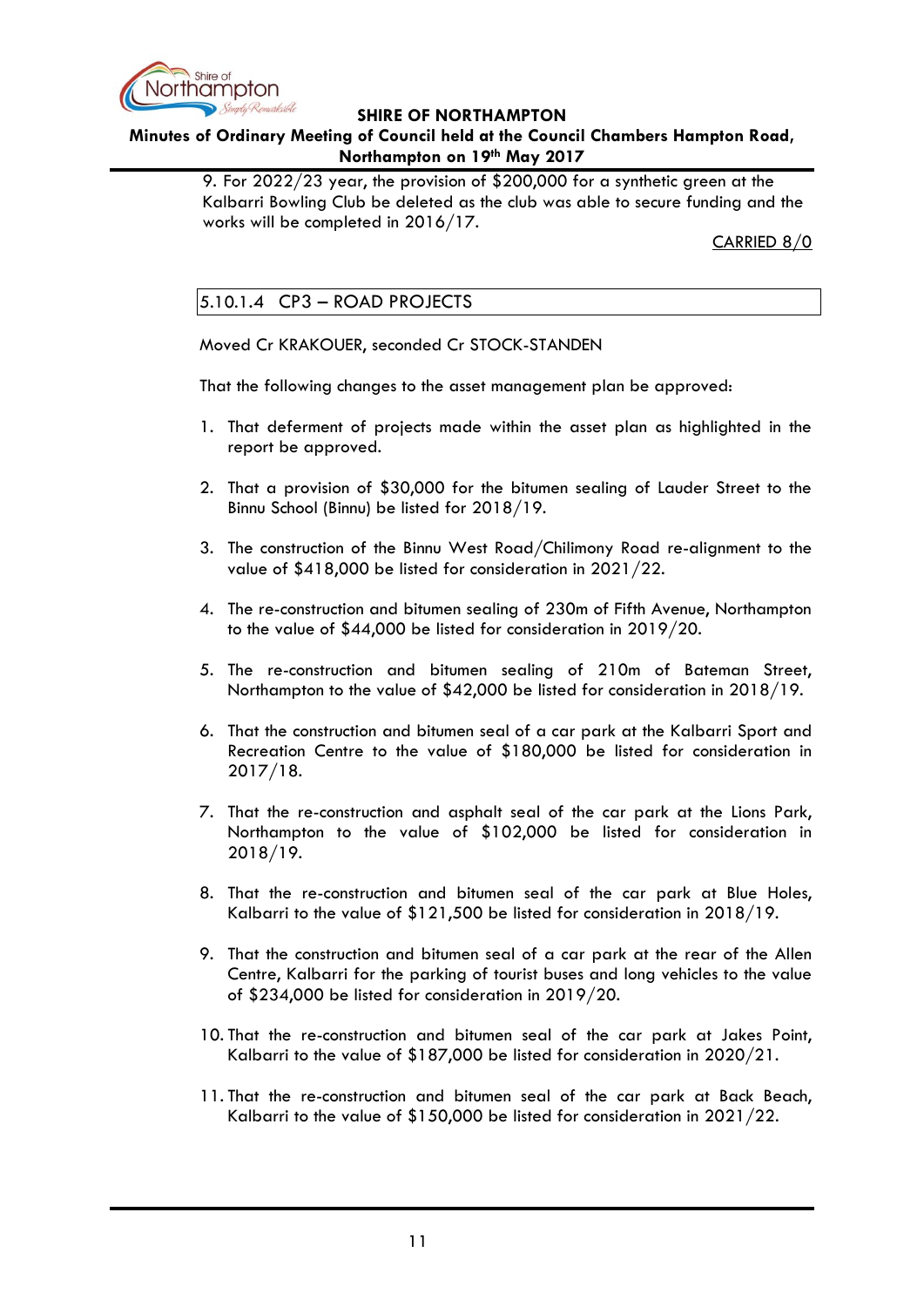

**Minutes of Ordinary Meeting of Council held at the Council Chambers Hampton Road, Northampton on 19th May 2017**

- 12. That the re-construction and bitumen seal of the car park at Siphons, Kalbarri to the value of \$115,000 be listed for consideration in 2022/23.
- 13. That the re-construction and bitumen seal of the car park on Red Bluff Road, opposite Rainbow Jungle to the value of \$64,000 be listed for consideration in 2023/24.

CARRIED 8/0

#### **ADJOURNMENT**

Council adjourned at 3.00pm.

Meeting reconvened at 3:10pm with the following in attendance:

Cr Simkin, Cr Scott, Cr Stock-Standen, Cr Carson, Cr Stanich, Cr Suckling, Cr Pike, Cr Krakouer, Garry Keeffe, Grant Middleton, Neil Broadhurst and Glenn Bangay.

### <span id="page-11-0"></span>5.10.1.5 CP4 – FOOTPATH PROJECTS

Moved Cr SCOTT, seconded Cr STANICH

That the following changes to the asset management plan be approved:

- 1. That deferment of projects made within the asset plan as highlighted in the report be approved.
- 2. The construction of a dual use pathway on Red Bluff Road to the value of \$20,000 that was listed for 2018/19 be deleted as these works form part of the proposed new pathway listed in 2019/20 to the value of \$50,000.
- 3. That the construction of a dual use pathway for Essex Street, Northampton, to the value of \$39,000 be listed for consideration in 2017/18.
- 4. That the replacement of the dual use pathway in front of the Allen Centre, Kalbarri, currently asphalt, to a dual use concrete pathway, to the value of \$43,000 be listed for consideration in 2018/19.
- 5. That the construction of a dual use pathway in a section of Porter Street and Nanda Drive (southern section) to provide a dual use pathway to the Sun River Chalets, Kalbarri, to the value of \$75,000 be listed for consideration in 2022/23.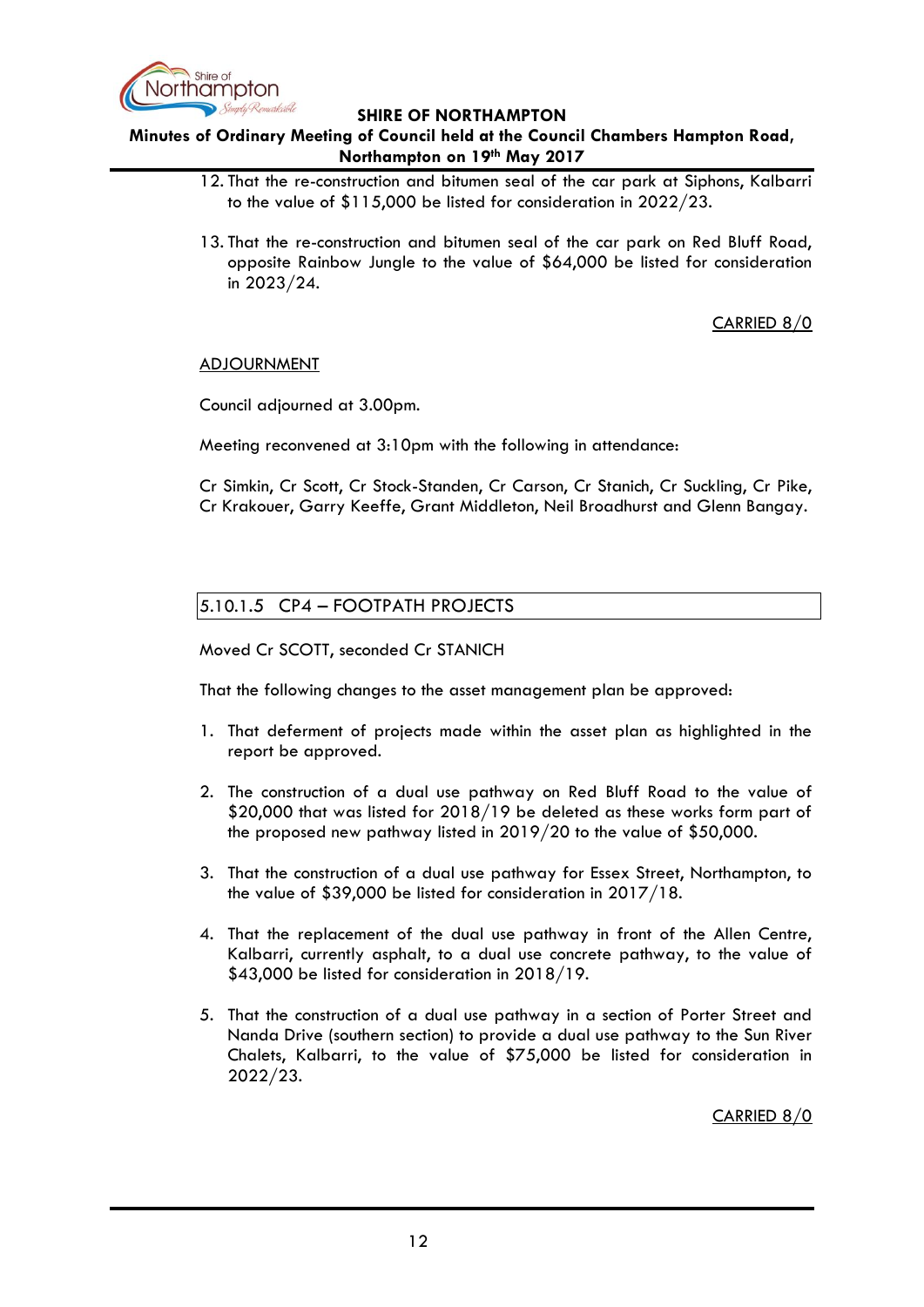

# <span id="page-12-0"></span>**Minutes of Ordinary Meeting of Council held at the Council Chambers Hampton Road, Northampton on 19th May 2017**

# 5.10.1.6 CP5 – PLANT REPLACEMENT PROGRAMME

Moved Cr KRAKOUER, seconded Cr STOCK-STANDEN

That the following changes to the asset management plan be approved:

- 1. That the changeover of the Northampton gardener utility, Kalbarri gardener utility and Principal Planners vehicle be deferred to 2018/19.
- 2. That the changeover of the Tip Truck in 2018/19 be deleted as this is not required.
- 3. That the changeover of the Kalbarri ranger vehicle in 2017/18 be deleted as this changeover is not required.
- 4. That the replacement of the Case Tractor be deferred until 2020/21.
- 5. That the purchase of a tri-axle water cart to the value of \$125,000 be listed for consideration in 2017/18.
- 6. Defer all senior staff vehicles by 1 year, resulting in all vehicles being kept for four years before replacement.

CARRIED 8/0

### <span id="page-12-1"></span>5.10.2 LOCAL GOVERNMENT WEEK CONFERENCE 2017 (ITEM 6.5.2)

Moved Cr PIKE, seconded Cr STOCK-STANDEN

That Cr Craig Simkin, Cr Mal Scott, Cr Des Pike, Cr Terry Carson and the CEO Garry Keeffe attend the 2017 WA Local Government Convention.

CARRIED 8/0

### <span id="page-12-2"></span>5.10.3 REQUEST FOR RATES EXEMPTION (ITEM 6.5.3)

Moved Cr PIKE, seconded Cr SCOTT

That Council not approve the rate exemption request for the Murchison Regional Aboriginal Corporation for the 2016/2017 financial year and the applicant be advised to re-apply for exemption in the 2017/2018 financial year.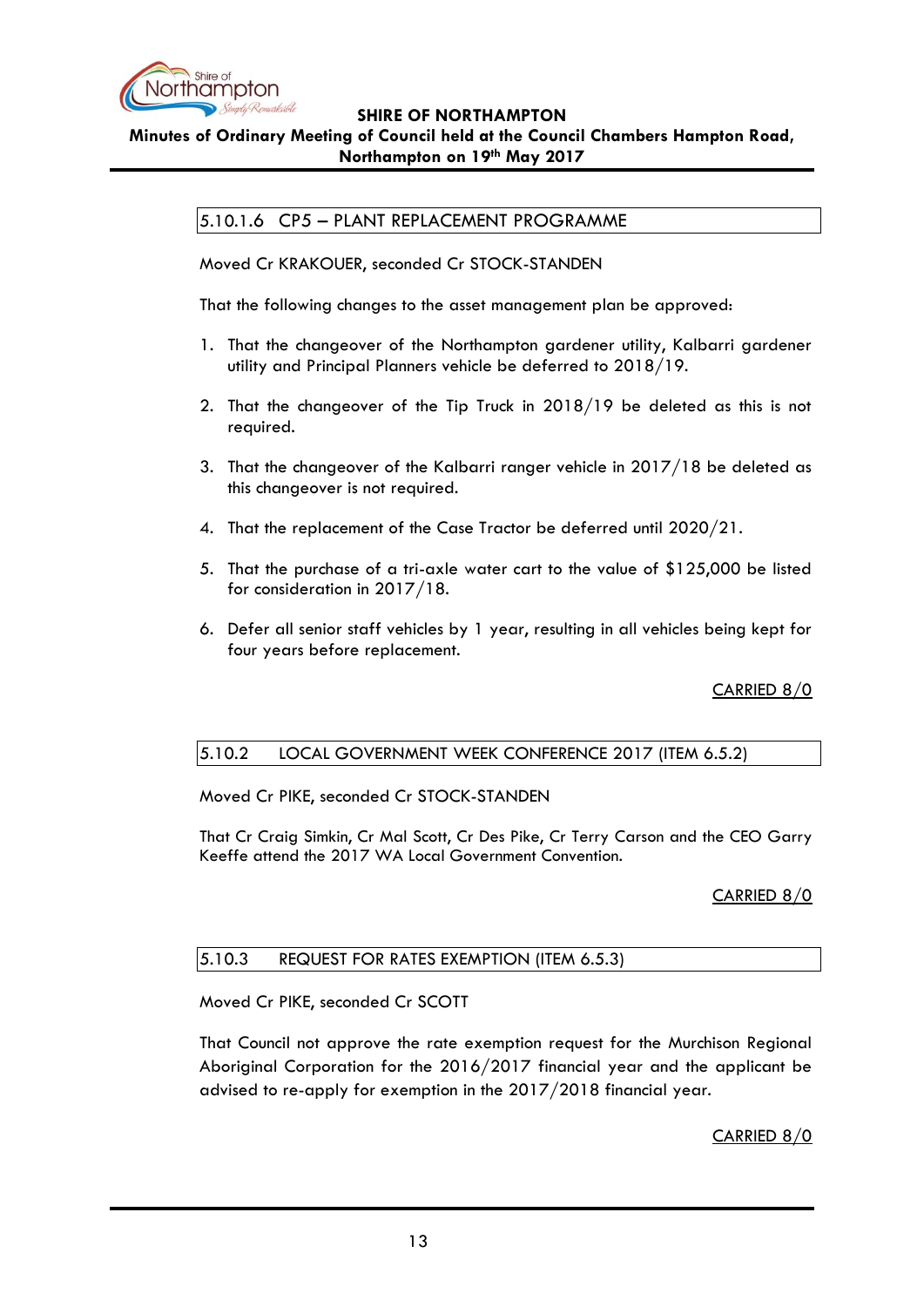

## <span id="page-13-0"></span>**Minutes of Ordinary Meeting of Council held at the Council Chambers Hampton Road, Northampton on 19th May 2017**

5.10.4 COUNCIL CHAMBER CHAIRS REPLACEMENT (ITEM 6.5.4)

Moved Cr CARSON, seconded Cr STANICH

That Council purchase 13 Grenich chairs for the Northampton Council Chambers and this purchase be declared authorised expenditure.

### CARRIED BY AN ABSOLUTE MAJORITY 7/1

Cr Scott voted against the motion

### <span id="page-13-1"></span>5.10.5 MIDWEST ROAD OF REGIONAL SIGNIFICANCE REQUEST (ITEM 6.5.5)

Moved Cr SUCKLING, seconded Cr SCOTT

That due to the Ogilvie East Road and Nolba Road not meeting the assessment criteria to be recognised as a road of regional significance, Council advises the Shire of Chapman Valley that it does not propose to lodge an application nor does it consider there is any merit in lodging an application with the Mid West Regional Road Group to have the Nolba Road, Nolba Stock Route and Ogilvie East Road assessed as Roads of Regional Significance.

CARRIED 8/0

### <span id="page-13-2"></span>5.10.6 WORKS STAFF COLLECTIVE EMPLOYMENT AGREEMENT (ITEM 6.5.6)

Moved Cr SUCKLING, seconded Cr SCOTT

- 1. That Council advise the works staff of the following:
- 2. Indexation The agreement be indexed by 2.5% or CPI whichever is the greater and this increase be granted to all staff excluding contracted senior staff
- 3. Cost of Living There will be no additional payment to Kalbarri Outside staff cost of living expenses.
- 4. Travel Allowance The daily allowance paid to outside staff of \$30 when they are away from their residence/home overnight will not be increased and remain at \$30 per night.
- 5. Grave Digging Allowance No change, retain as \$100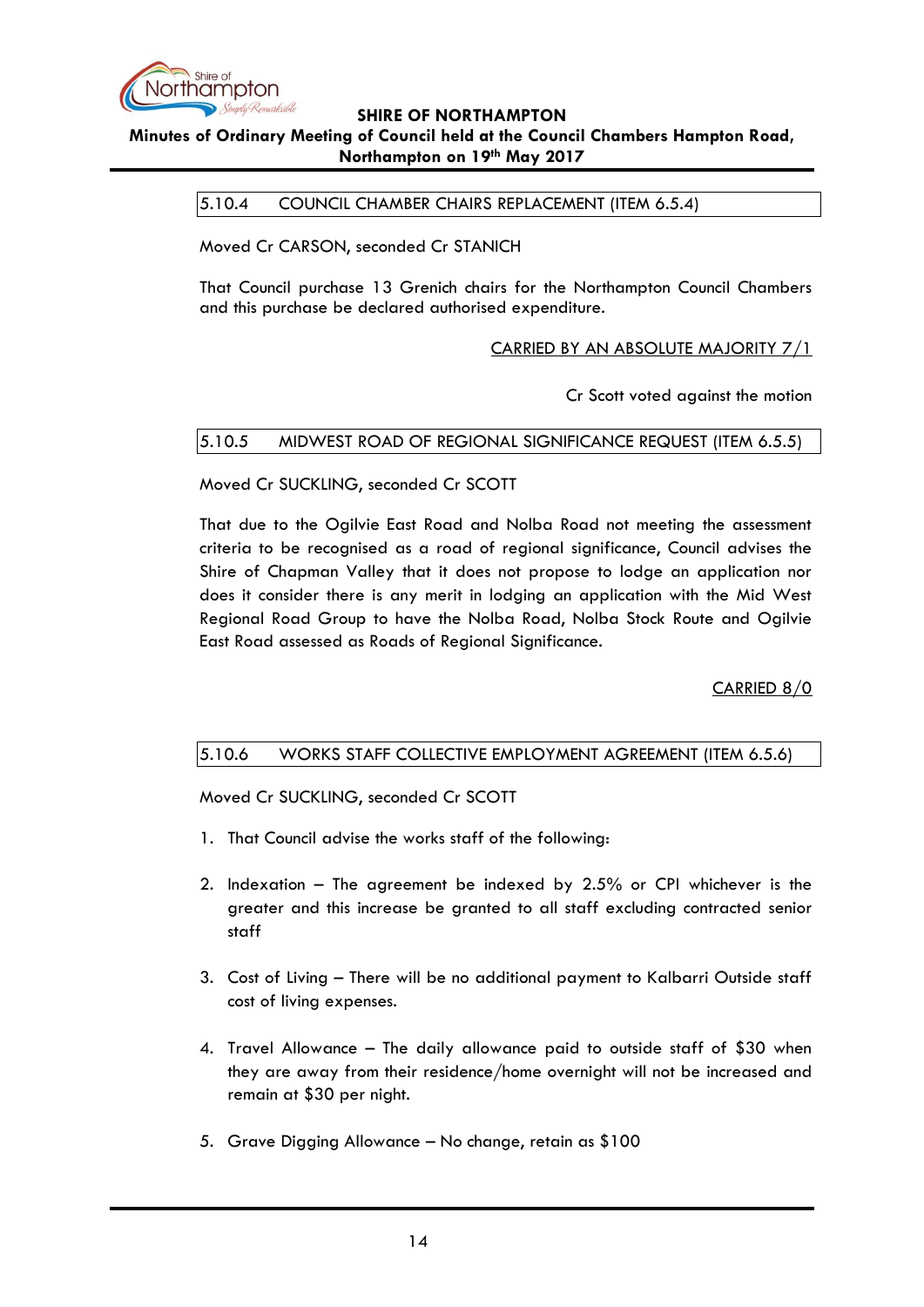

**Minutes of Ordinary Meeting of Council held at the Council Chambers Hampton Road, Northampton on 19th May 2017**

- 6. Large Animal Removal Introduce a new allowance of \$100 for each employee involved in the removal of large animal carcasses such as horses and cattle however does not include kangaroos, emus, dogs etc.
- 7. Personal Leave Entitlements This provision to be modified to include "Works staff will only be paid personal leave entitlements after the employee has reached 60 years of age".
- 8. Time in Lieu Time in lieu be allowed up to a maximum of 3 days and if not taken within 6 months all time accrued will be paid out at normal time. The accrual of time in lieu to be hour for hour and not at overtime rates.

CARRIED 8/0

### <span id="page-14-0"></span>5.10.7 FENCE MURAL - SHAWNY'S COUNTRY KITCHEN (ITEM 6.5.7)

Moved Cr SCOTT, seconded Cr CARSON

That Council approves of the placement of a mural on board to be affixed to the fence of Unit 1 of Lot 535 Hackney Street, Kalbarri as per the design submitted, subject to the following conditions:

- 1. Mural appearance to be maintained in its original condition at all times.
- 2. All maintenance to the mural to be by the owners of Unit 1 of Lot 535 Hackney Street, namely "Shawny's Country Kitchen" upon the direction of the CEO.
- 3. Should the mural experience any graffiti or become in a dilapidated state the Council has the right to remove the mural at the cost of the owner.

### CARRIED 8/0

Cr Simkin declared an interest in item 6.5.8 as he has land dealings in progress with the Council and is related to the land owner and left the meeting at 4.01PM.

Cr Scott took over as meeting chair.

Cr Stock-Standen departed the meeting at 4.02PM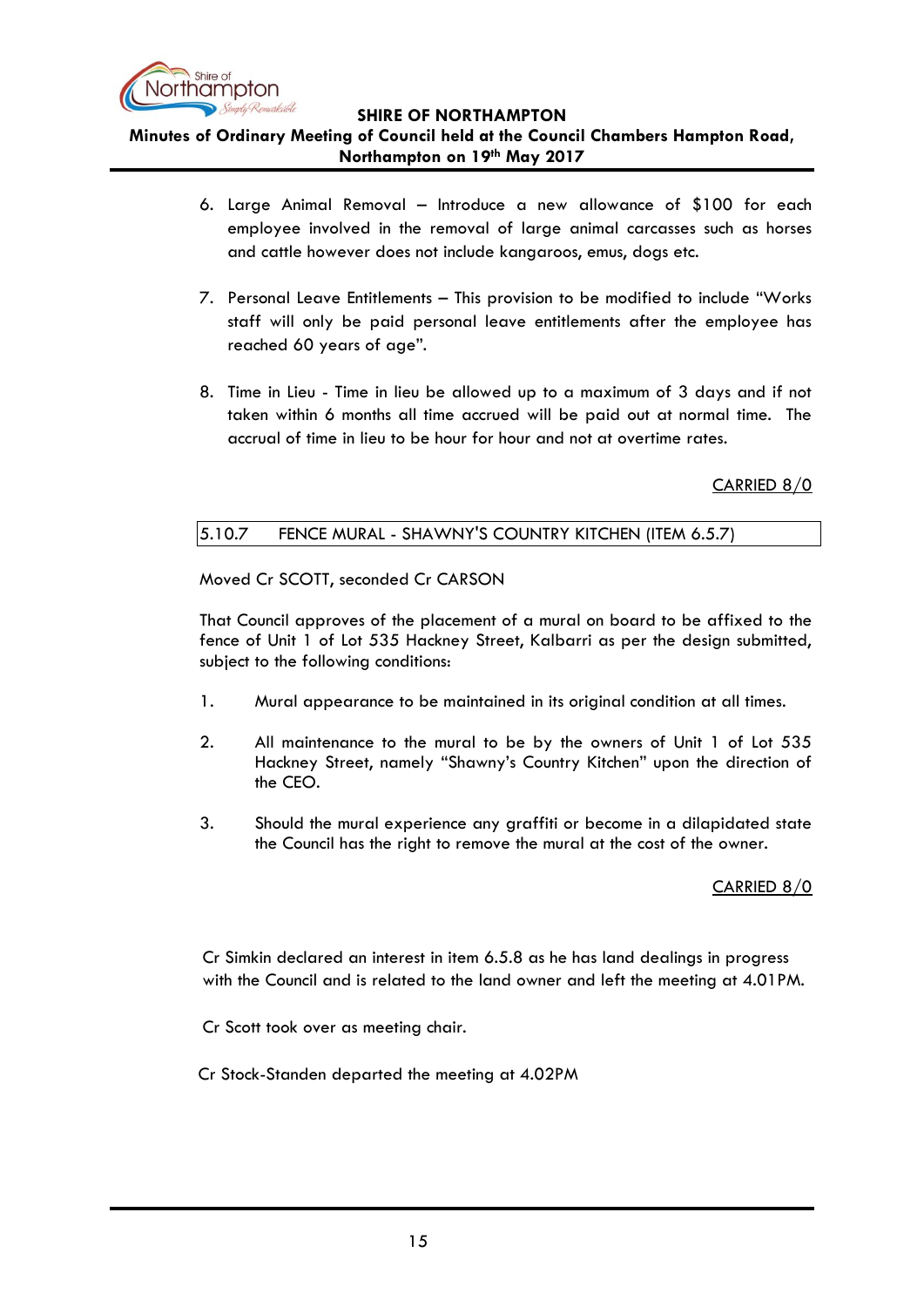

# <span id="page-15-0"></span>**Minutes of Ordinary Meeting of Council held at the Council Chambers Hampton Road, Northampton on 19th May 2017**

5.10.8 PURCHASE OF LAND - BINNU WEST ROAD RE-ALIGNMENT (ITEM 6.5.8)

Moved Cr STANICH, seconded Cr CARSON

That Council agree to pay \$1,112 per hectare for the portion of Lot 1 Binnu West Road as requested by the land owner.

### CARRIED 6/0

Cr Simkin returned to the meeting at 4.04pm and resumed as chair of the meeting.

#### <span id="page-15-1"></span>**5.11 SHIRE PRESIDENT'S REPORT**

Since the last Council meeting Cr Simkin reported on his attendance at the following:

| 24/4/17 | Northern Zone Meeting at Mingenew                      |
|---------|--------------------------------------------------------|
| 11/5/17 | Meeting with Lynne Craigie and Ricky Burges from WALGA |
| 18/5/17 | Batavia LEMC Meeting in Geraldton                      |

### <span id="page-15-2"></span>**5.12 DEPUTY SHIRE PRESIDENT'S REPORT**

Since the last Council meeting Cr Scott reported on his attendance at the following:

| 11/5/17 | Meeting with Lynne Craigie and Ricky Burges from WALGA |
|---------|--------------------------------------------------------|
| 17/5/17 | Building/Asset Inspections                             |

# <span id="page-15-4"></span><span id="page-15-3"></span>**5.13 COUNCILLORS' REPORTS**

5.13.1 CR PIKE

Since the last Council meeting Cr Pike reported on his attendance at:

4/5/17 Road Wise Trauma Day 16/5/17 Kalbarri Visitor Centre Meeting

#### <span id="page-15-5"></span>5.13.2 CR KRAKOUER

Since the last Council meeting Cr Krakouer reported on his attendance at:

17/5/17 Building/Asset inspections